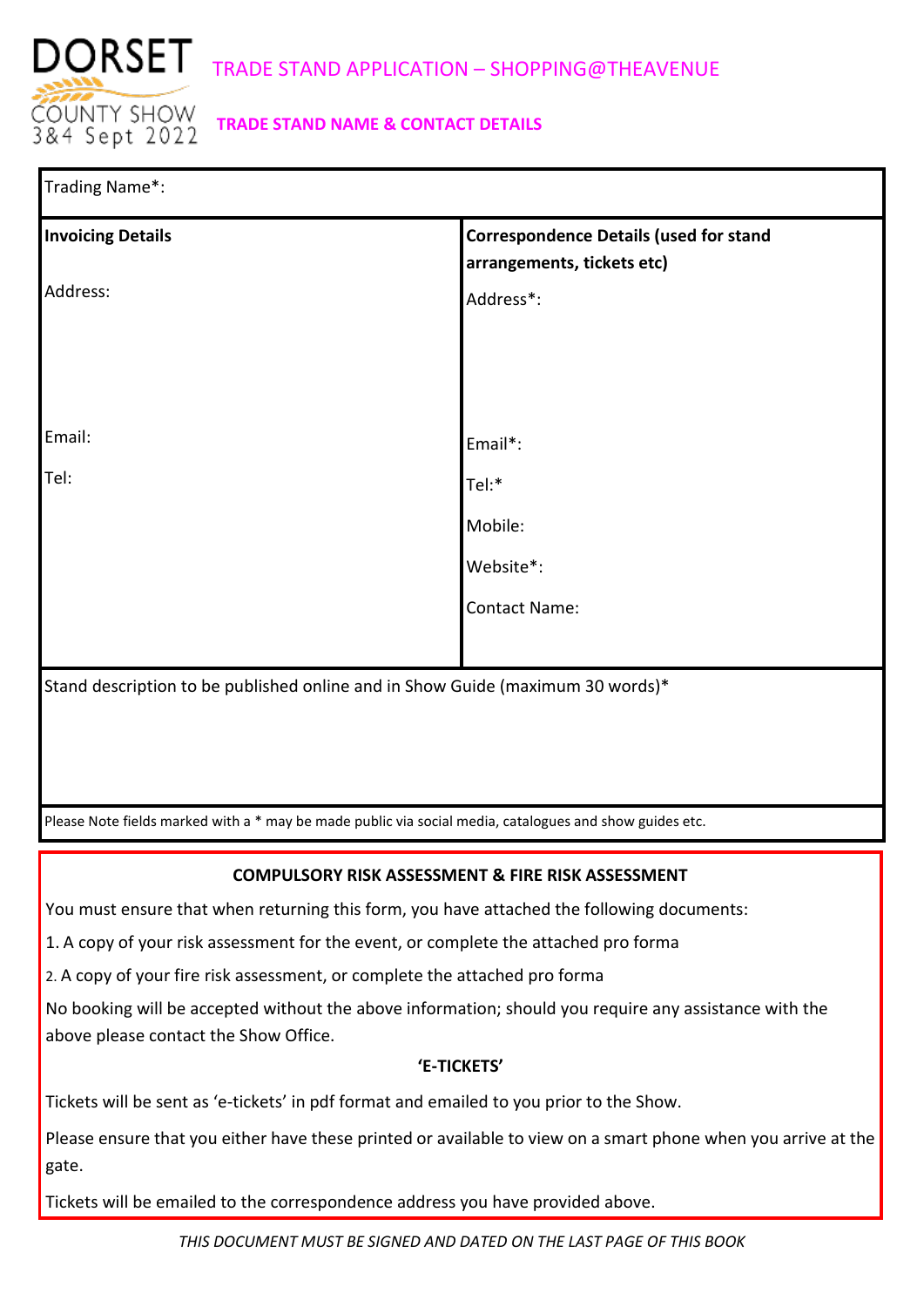

**TRADE STAND SIZE, PRICE & TICKET ALLOWANCE**

| <b>STAND FRONTAGE</b>  | <b>STAND DEPTH</b> | <b>PRICE (ex VAT)</b> | <b>TICK REQUIRED STAND SIZE</b> |
|------------------------|--------------------|-----------------------|---------------------------------|
| <b>INSIDE MARQUEE</b>  |                    |                       |                                 |
| 3m                     | 3m                 | £316                  |                                 |
| 6 <sub>m</sub>         |                    | £632                  |                                 |
| <b>OUTSIDE MARQUEE</b> |                    |                       |                                 |
| 3m                     | 3m                 | £260                  |                                 |
| 6 <sub>m</sub>         |                    | £520                  |                                 |
| 3m                     |                    | £293                  |                                 |
| 6 <sub>m</sub>         | 6 <sub>m</sub>     | £586                  |                                 |

**Size of Trade Stand from 2019:** 

**Where possible do you wish to be located in the same or similar location to 2019?** 

Yes/No

**Do you require HGV access?** Yes/No

**Bookings will not be confirmed unless accompanied with a minimum deposit of 50% of total stand fee.**

**The balance of total stand fee is due by the 1st July 2022** 

| Complimentary Ticket allowance included in stand cost:<br>(Additional tickets can be purchased on the summary page at discounted rate) |                         |                                |  |  |
|----------------------------------------------------------------------------------------------------------------------------------------|-------------------------|--------------------------------|--|--|
| <b>Stand Frontage</b>                                                                                                                  | <b>One Day Tickets</b>  | <b>Show Day Vehicle Passes</b> |  |  |
| 3m                                                                                                                                     | 4 (two people each day) |                                |  |  |
| 6m                                                                                                                                     | 6 (two people each day) |                                |  |  |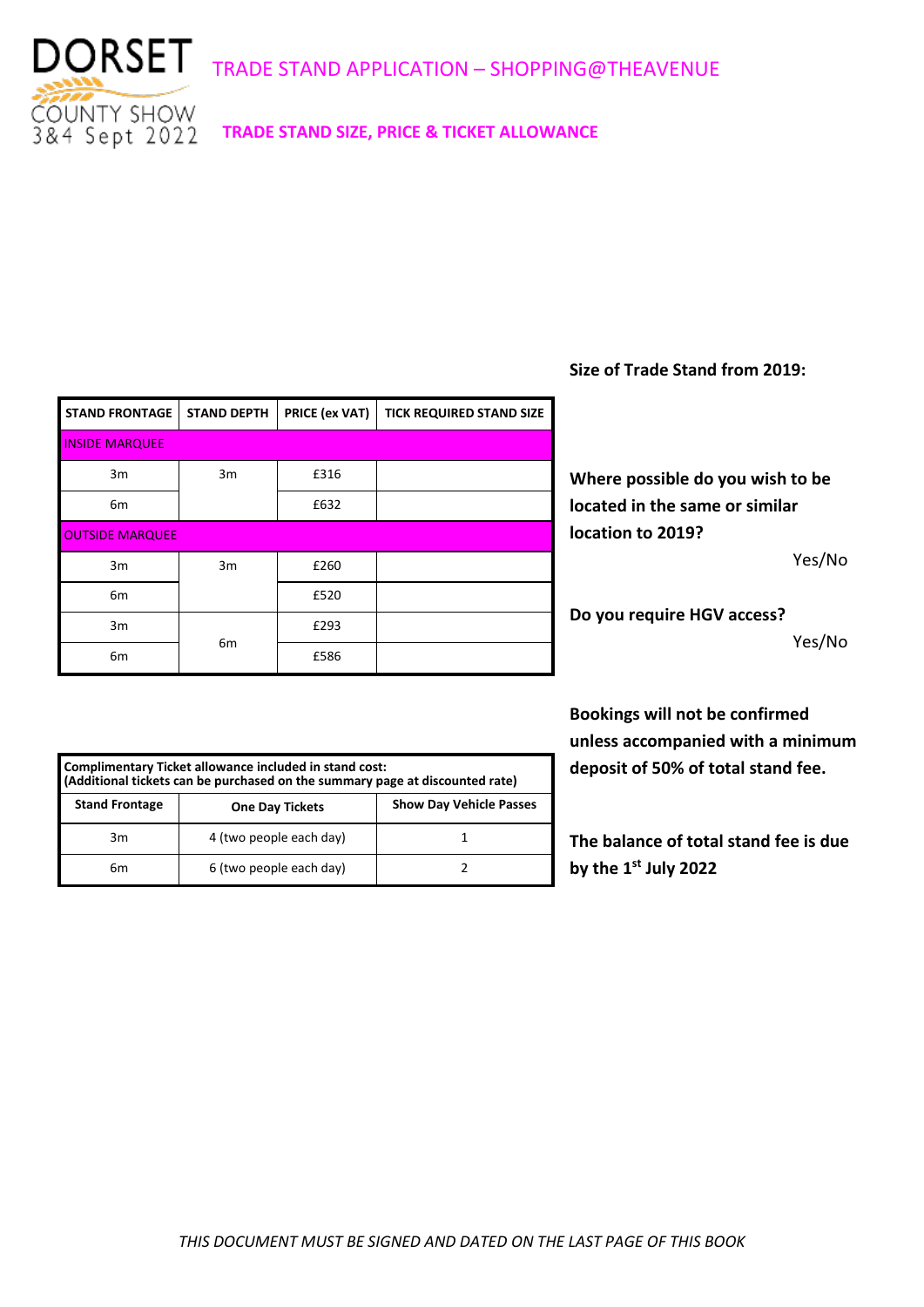DORSET TRADE STAND APPLICATION – SHOPPING@THEAVENUE

**DUNTY SHOW**  $\overline{84}$  Sept 2022 TRADE STAND ELECTRICAL REQUIRMENTS

#### **Contractor—Hustings Electrical Ltd**



Requests made after 1st August incur a surcharge; all prices are exclusive of VAT. Final cut-off date, 19/08/22—no further electrical bookings will be taken.

## **STRICTLY NO GENERATORS ARE ALLOWED FOR SAFETY REASONS**

## **STANDS MAY NOT SHARE ELECTRICAL SUPPLIES**

Electricity is made available subject to the usual caveat that every effort will be made to maintain supply at all times. ELECTRICITY IS AVAILABLE FROM FRIDAY AT APPROXIMATELY 5.30PM UNTIL 5.00PM ON SUNDAY EVENING.

The supply will be delivered as a "cee form" socket and an adaptor will be required if you require a standard 13amp plug.

Please note price for adaptors is a purchase price and the adaptor is yours to keep after the Show, they are non refundable. Adaptors can be collected from the Secretary's Office the day before the Show.

Tripping of electricity can be through overloading or faulty equipment, please ensure you have correctly ordered sufficient supply and your electrical equipment is PAT tested and in a safe condition for use at the Show.

The electrical supply will be delivered to the back corner of your stand, you may require your own extension cable.

| <b>SUPPLY TYPE</b>                                                                                                                                         | QTY | <b>PRICE (ex VAT)</b> | PRICE (post 1st Aug ex<br>VAT)                                | <b>TOTAL (ex VAT)</b> |
|------------------------------------------------------------------------------------------------------------------------------------------------------------|-----|-----------------------|---------------------------------------------------------------|-----------------------|
| 16 amp commercial supply                                                                                                                                   |     | £156                  | £195                                                          |                       |
| 32amp commercial supply                                                                                                                                    |     | £198                  | £247                                                          |                       |
| 16 amp to single 13 amp adaptor<br>(only valid if used with above supply)                                                                                  |     | £31                   | £39                                                           |                       |
| 32 amp to twin 13 amp adaptor<br>(only valid if used with above supply)                                                                                    |     | £59                   | £74                                                           |                       |
| Access to socket board<br>*this is for indoors stands only using small devices such<br>as phone chargers and card machines not fridges, kettles<br>or TV's |     | £42                   | £50                                                           |                       |
|                                                                                                                                                            |     |                       | <b>SUB TOTAL -</b><br><b>CARRY FORWARD</b><br><b>OVERPAGE</b> |                       |